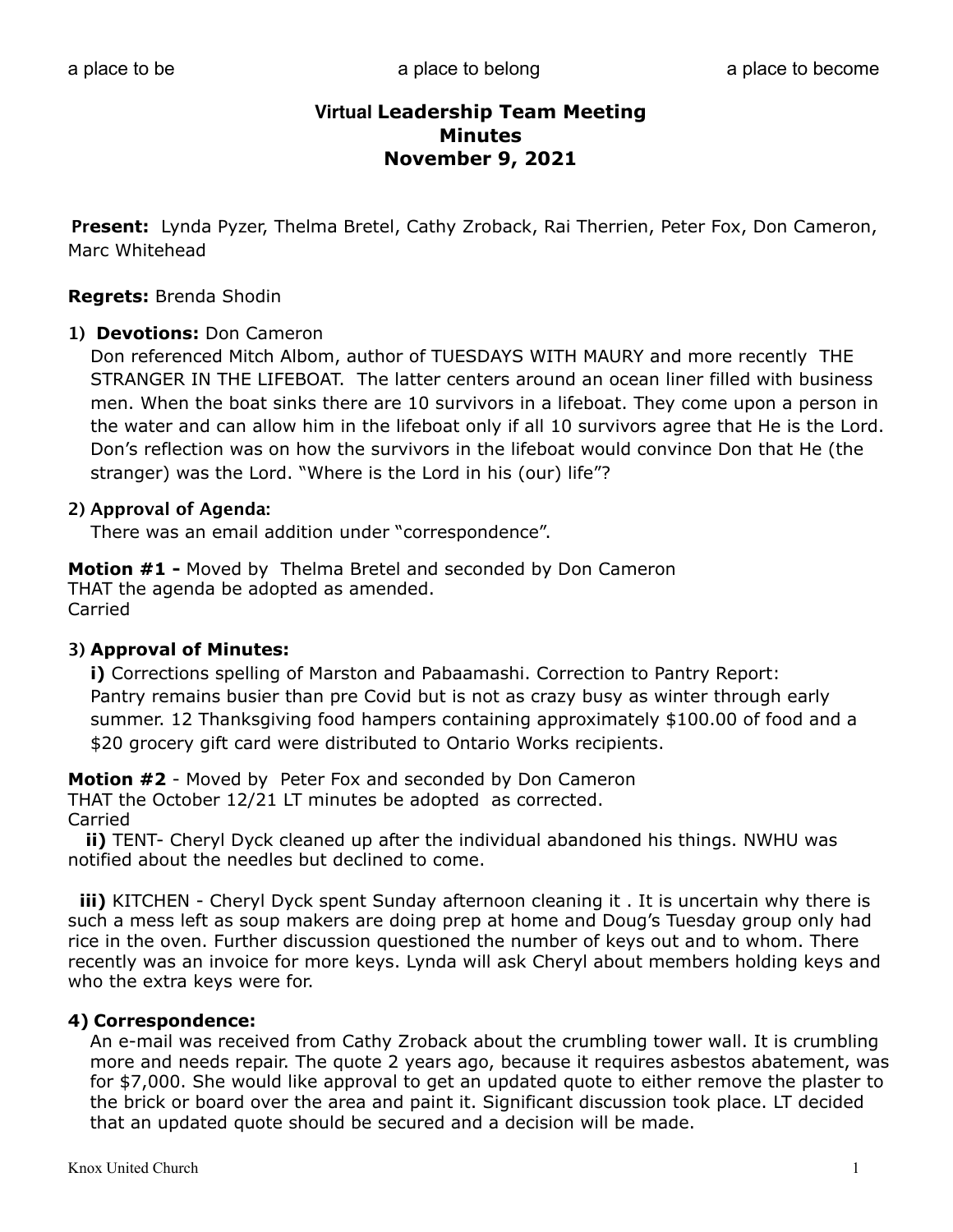## **5) Reports:**

**i) M&P** - No report

#### **ii) Finance** - Peter Fox (attached report)

 Also M&S looks like it will be less than budgeted. Peter asked if it could be made up from operating budget. Some discussion occurred.

**Motion #3 -** Moved by Peter Fox and seconded by Cathy Zroback THAT any M&S budget shortfall be covered from the operational budget Carried

The Manse fund is \$274,000 and the bank balance at present is adequate. We do not need the approved \$10,000 from the Manse fund for operations.

**MOTION #4 -** Moved by Peter Fox and seconded by Don Cameron

THAT sufficient funds be taken from the Manse Fund to balance Knox's budget at year end. Carried

**MOTION #5 -** Moved by Peter Fox and seconded by Cathy Zroback THAT the finance committee be approved to make up as necessary the M&S budget/donation shortfall from Knox's operational funds at year end. Carried

Both PANRTY & HEARTS of KNOX received grants from the Community Foundation. Pantry for \$6,000 and Quilters \$3,000.

### **iii) Pantry** - Cathy Zroback

 Thrilled to receive \$6,000 grant from the community foundation. Gift cards to Tuesday soup makers (Fellowship Center) and Doug Schneider's 2x month dinner makers (for homeless).

12 Ontario Works family food hampers distributed at Thanksgiving.

 10 Hampers to KACL storage for case worker easy access-often ODSP or CMHC recipients. Requests have levelled off from peak but remain up from pre Covid.

Anticipate further increase - as is being anticipated across Canada this winter.

Worry may be missing the need of some of our seniors.

### **iv) WIG** - Cathy Zroback (met on October 20)

- Suggestions/discussion surrounding "how to\of pulpit supply". A very time consuming task.
- Exploring the potential for Knox Town.
- Suggestion that Christmas Eve service be adult geared to avoid "birthday party" bedlam of unvaccinated kids.
- WIG members in place to help house groups with Covid duties at the door…no issues.
- Positive feedback re in person services and feeling of safety.
- LT would like advent activity for youth.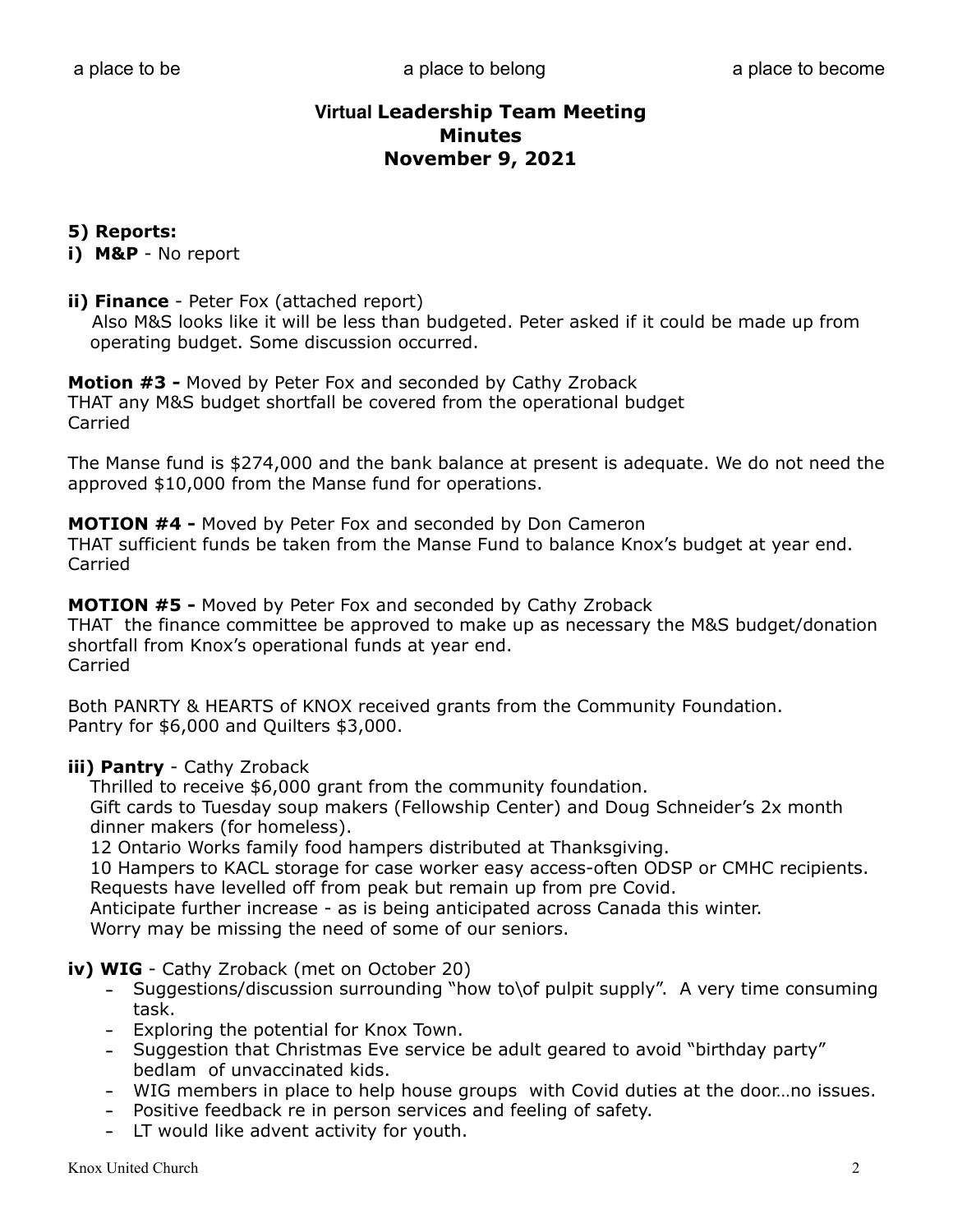- Lynda Pyzer has had feedback that parents aren't coming since there is no Sunday School for the kids. Cathy Zroback suggested that by their next meeting it would be late to plan activities.
- Lynda Pyzer asked about Quilters. Can they resume safely.
- Next meeting Nov. 24/21

## **v) Building** - Cathy Zroback

- Monday work routine resumed after summer.
- routine maintenance continues (nursery door trimmed, staining, bulletin board hung, door unjammed, window latches adjusted so they close …etc).
- Balcony stain glass window repair completed.
- need to reroute lower hall bathroom pipes before next polar vortex (froze last year).
- still need FOOTPRINTS Grant application completed and submitted (application process has changed in the interim)
	- confirmed with program that it's OK if our stats can't prove an energy decrease (ie we don't have any "normal" years in the last 3 years). As long as our projects are recognized as having energy saving potential.
- our focus will be on replacing 50 year old windows ones with broken seals, or don't close properly (original plan to do LED sanctuary lighting is not feasible).
- discussion took place about "going green" activities taking place at Knox and information that should be included for the Footprints application.
- the festival of the arts included the basement piano in the recent piano tuning done . A note of thanks will be sent to them (via Len Mark).

## **6) New Business:**

- **i)** Advent possibilities for children: Lynda Pyzer Is it possible to have some as above, it is getting late to plan for such
- **ii)** Hearts of Knox Quilt sale Will be held for congregants after church on November 21 with all Covid protocols observed. Quilts will subsequently be offered for sale on line, as was done last year.
- **iii)** Community of Faith Profile: Draft is underway. Youth have been emailed for input with some response. Don Cameron, Lynda Pyzer and Brenda Shodin are pulling it together. Rai Therrian andPeter Fox will help edit the outcome.

 A question about ministerial appointment Vs. a Call led to discussion. An appointment is essentially a time limited position, a Call is a permanent hiring.

- **7) Adjournment** Moved by Thelma Bretel Date of next meeting - December 14, 2021 Devotions - Rai Therrien
- **8) Closing prayer** Marc Whitehead led in prayer.